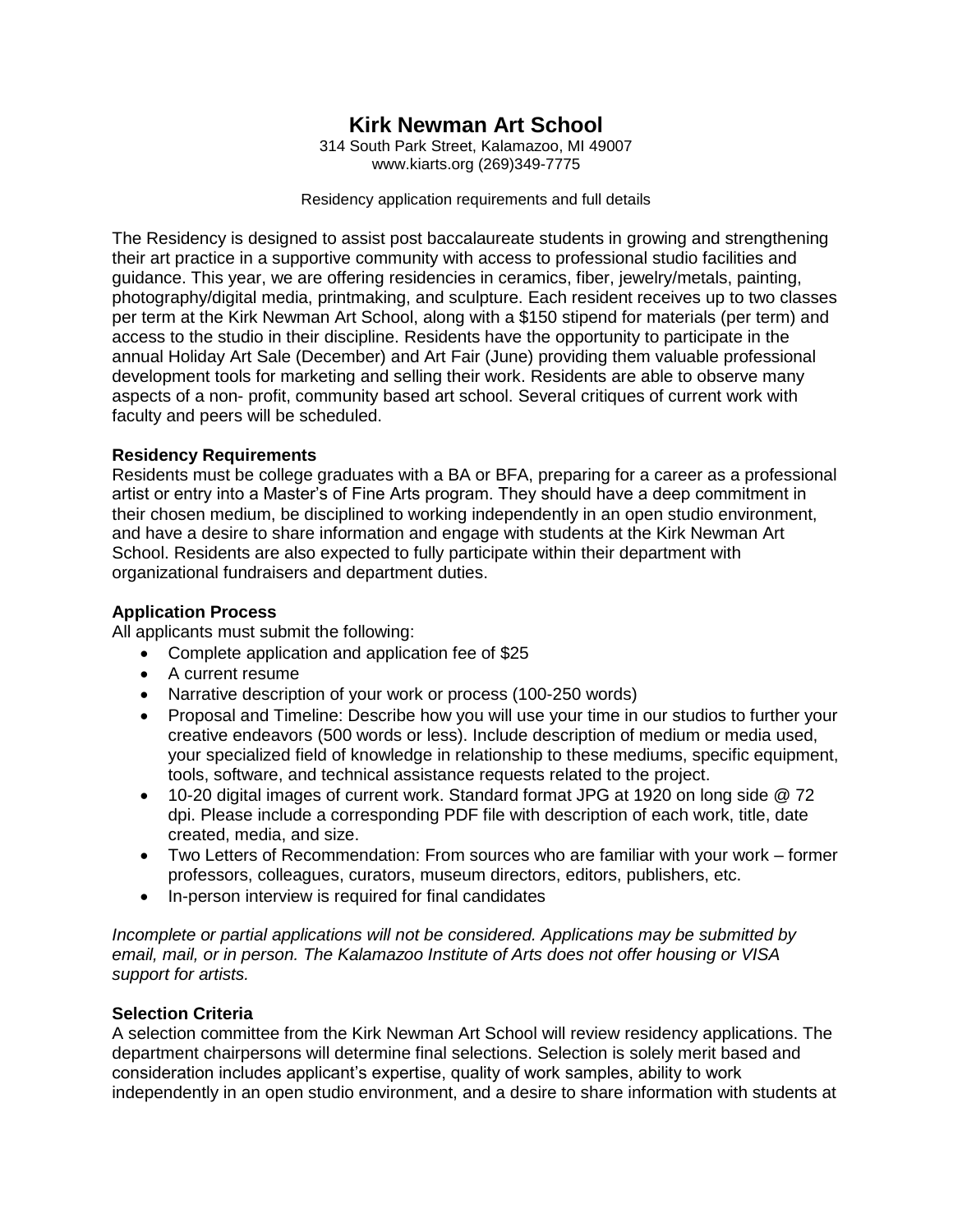the Kirk Newman Art School. There shall be no discrimination with respect to selection of the resident because of race, color, sexual orientation, religion, national origin, gender, age, physical limitations, or military status.

# **Ceramics Residency**

The ceramics studio is equipped with wood, salt, raku, electric, and high-fire gas kilns. Extruders, slab rollers, wheels are also available.

Access to studio during open studio hours (studios are closed during several weeks in December).

Stipend: \$150 per 12-week term (\$300 total) ceramic supplies and kiln units.

Two classes per 12-week term

10 hours per week assisting in maintaining the ceramic studios.

#### **Fibers Residency**

The fiber studio is equipped with 23 floor looms, spinning wheels, and equipment for felting and dyeing.

Access to studio during open studio hours (studios are closed during several weeks in December).

Stipend: \$150 per 12-week term (\$300 total)

Two classes per 12-week term

10 hours per week assisting in maintaining the fiber studios and assisting the department head with extra duties.

#### **Painting Residency**

The painting studio is equipped with easels, taborets and storage racks. The studio is well lit and ventilated.

Access to studio during open studio hours (studios are closed during several weeks in December).

Stipend: \$150 per 12-week term (\$300 total)

Two classes per 12-week term

10 hours per week assisting the chair of 2-D in maintaining studios.

# **Photography / Digital Media Residency**

The photography/digital media facilities provide a traditional black and white darkroom with the capability of printing up to 20 x 24 inch prints, UV light source and a variety of resources for alternative processes and digital imaging including a Macintosh computer lab. Our classes provide the opportunity to combine traditional methods with digital media techniques. The KIA has an extensive photography collection showcasing the history of the medium, which is available for study by appointment.

Access to studio during open studio hours (studios are closed during several weeks in December).

Stipend: \$150 per 12-week term (\$300 total)

Two classes per 12-week term

Responsible for 10 hours per week in the darkroom – maintaining the facility, supporting faculty as needed, and assisting students during open studio hours.

Donate 2 prints created during the residency selected by the KIA curator.

#### **Printmaking Residency**

The print studio is a state-of-the-art facility, fully equipped to experience a variety of printmaking techniques: from etching and intaglio to screen print, relief, photo-printmaking and lithography.